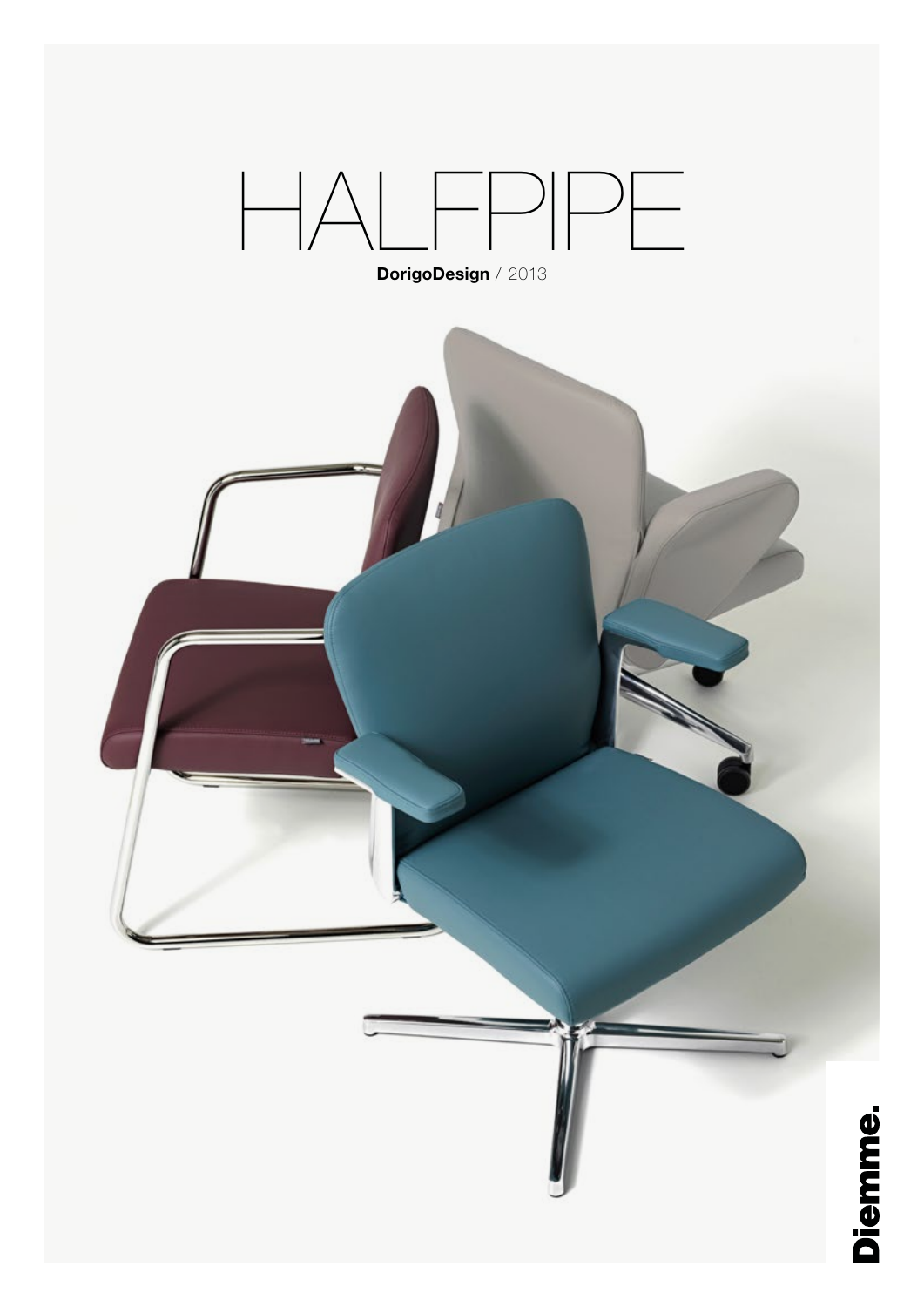## HALFPIPE **DorigoDesign** / 2013

From DorigoDesign, the HALFPIPE line of executive seating consists of two different backrests combined with various bases, finishes and coverings. Thanks to its versatility, Halfpipe is suitable for all types of office areas. The plush padding offers even greater comfort. The low-backed versions sit elegantly in meeting areas; available on a 5-spur aluminum base, on a 4-blade frame with return mechanism, or on a sled base.



Polo 930 - 850 - 878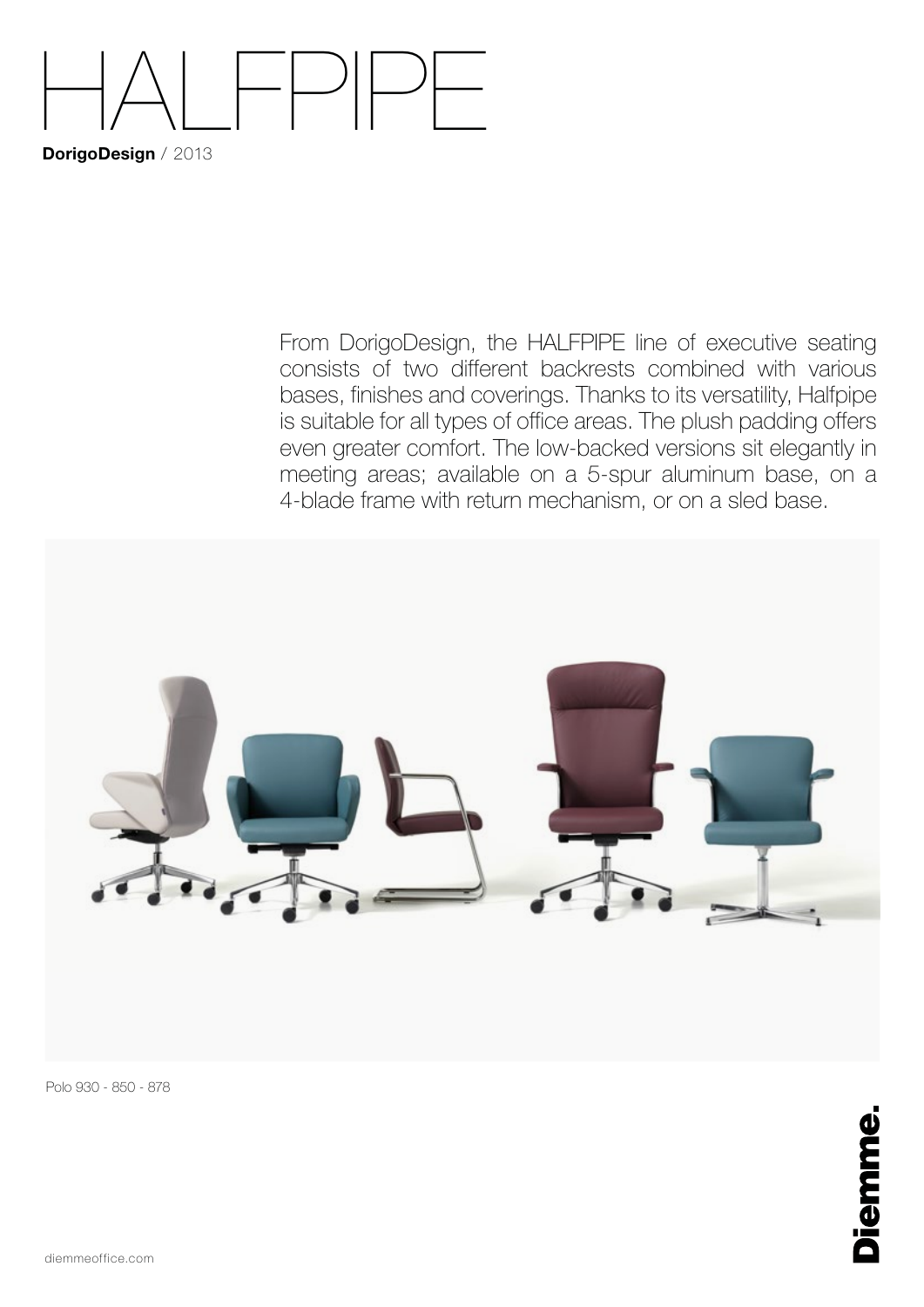# HALFPIPE

### **DorigoDesign** / 2013

J

Polo 878



Polo 930 - 850

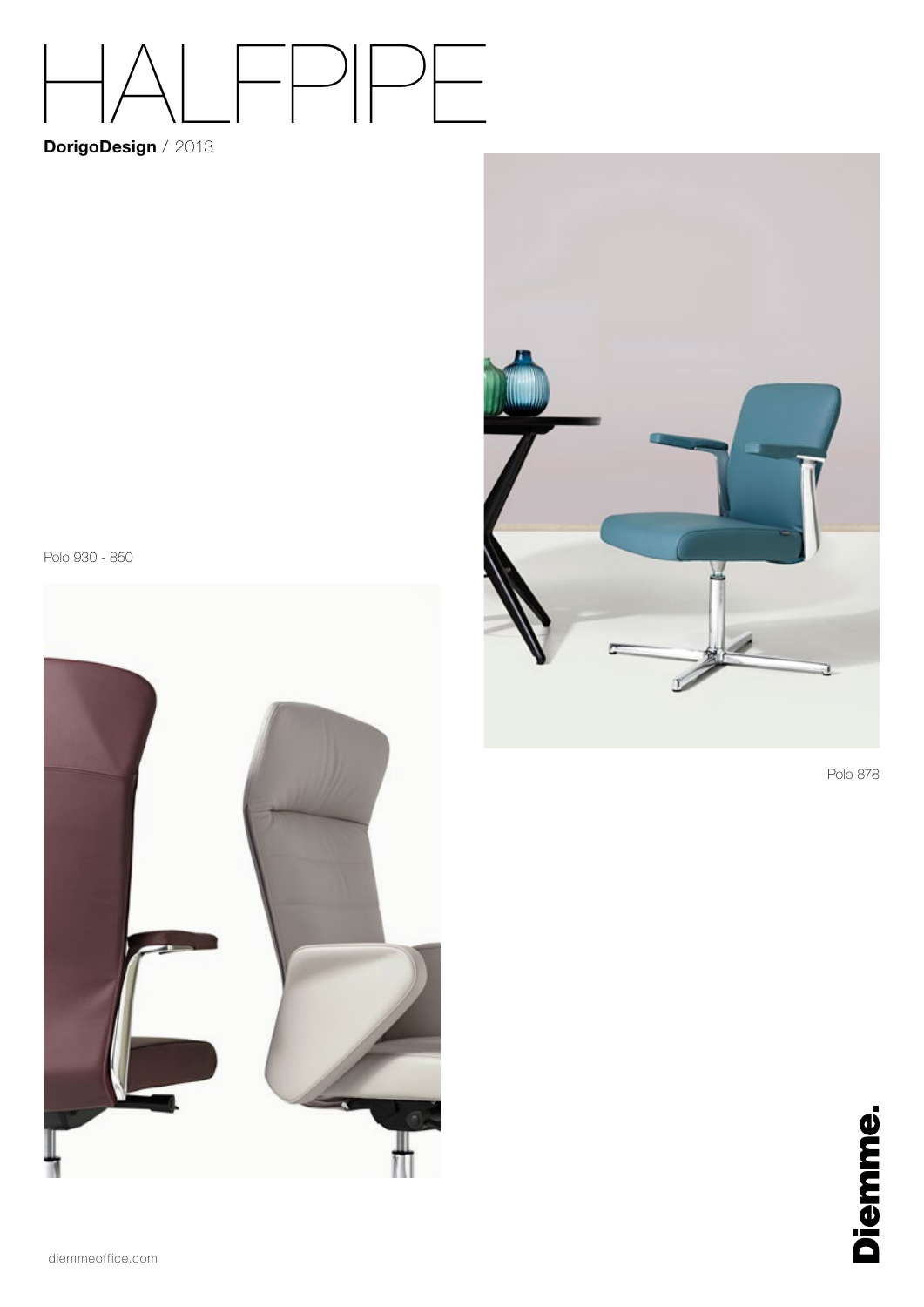### $\vdash\vdash$  $-$

### DorigoDesign / 2013

Polo 878



diemmeoffice.com